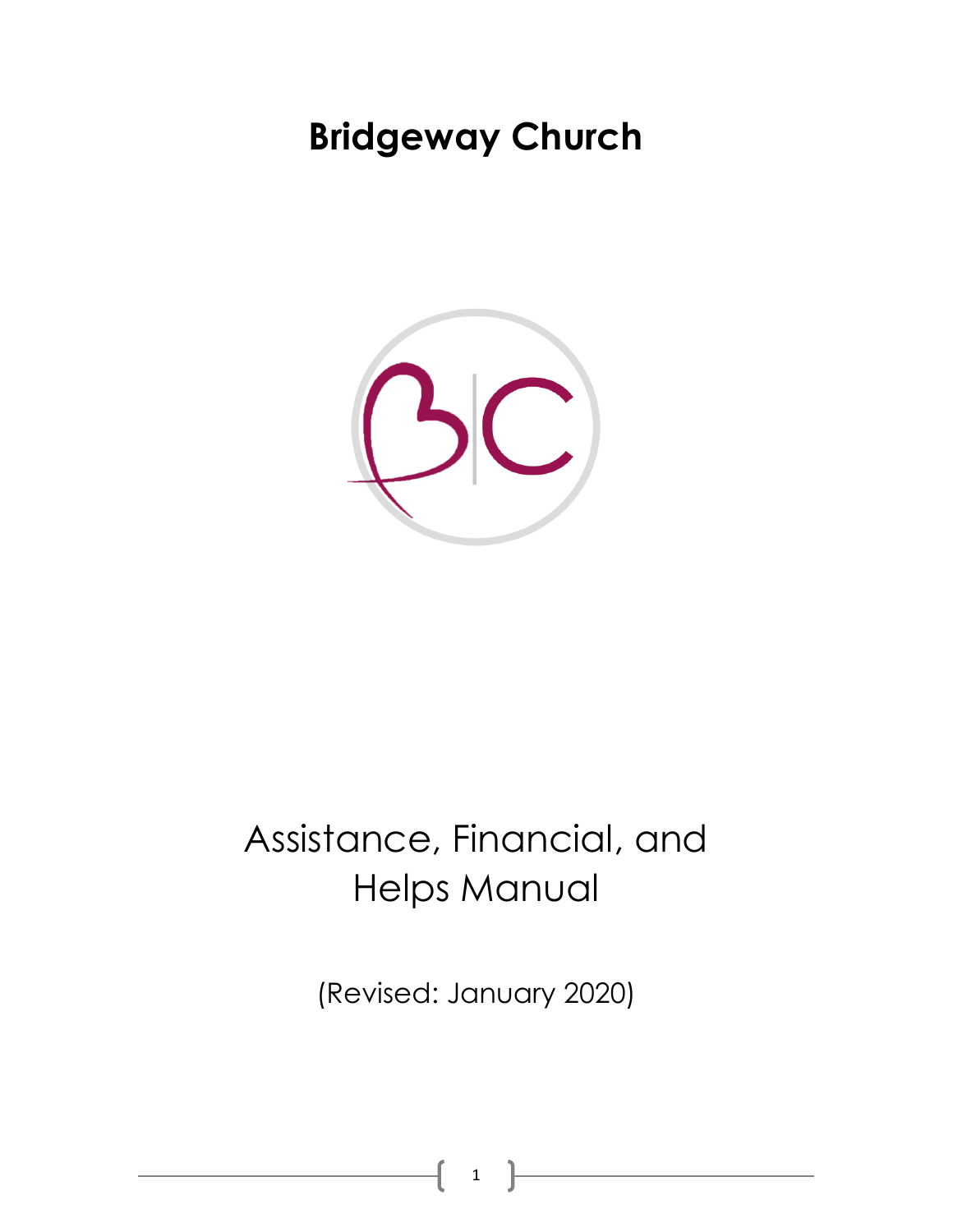The Scriptural Basis for Assistance and Love:

*"For I was hungry, and you gave me food. I was thirsty, and you gave me drink. I was a stranger, and you welcomed me. I was naked, and you clothed me. I was sick and you visited me. I was in prison and you came to me.*

*Truly, I say to you: whenever you did it for one of the least of these, you did it for Me."*

-Jesus (Matthew 25)

Our desire at Bridgeway Church is to be a faith community that always seeks to lift up the Name of the Lord Jesus Christ and to fulfill His Great Commission, as given in Matthew 28: *"to go into all the world and make disciples of all people…"*

Over the course of the past 18 years, since Bridgeway Church was formed and launched, this church community has been exceptionally generous and benevolent toward others who are a part of this church community, those in this area, and people/families all along the Crystal Coast.

Our Love Fund and Compassionate Team, led by a Director who oversees the goals and objectives of this ministry, is a godly and caring group who pray regularly and have made themselves available for this team. We are grateful for their willingness to be a part and serve.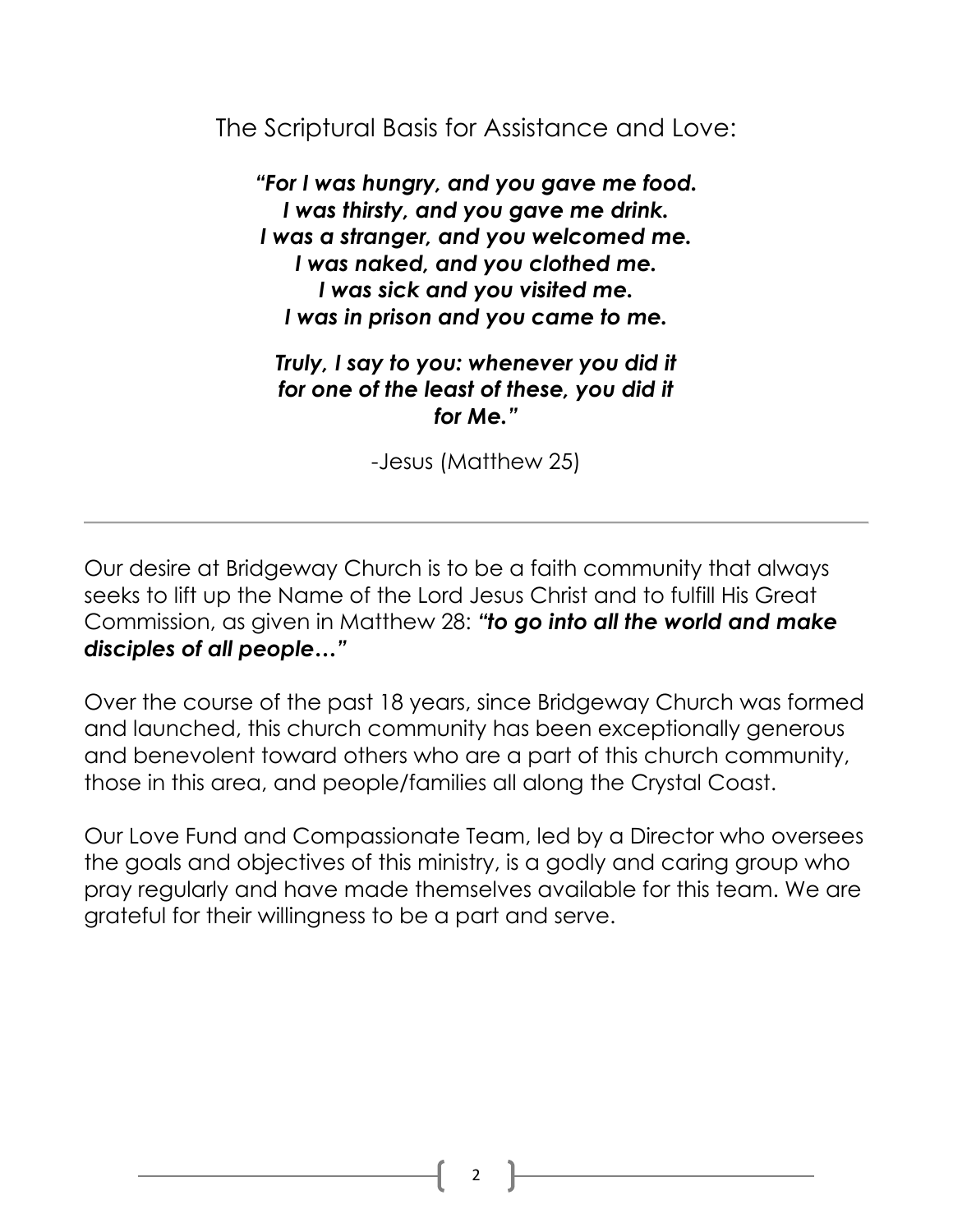#### **Who We Are**

Bridgeway Church is a community of faith, hope, and love. We proclaim and profess *"Jesus is Lord!"* in all we say and do. More than words, we believe in action and we are a Missional people. We are local, regional, and global as a church body, with missionaries, clinics, training facilities, and churches in 162 world areas…spanning the entire globe.

Our belief is that we are *"better together"* and we surely are. You and your family are invited to join us, to be a part of what God is doing here, each Sunday @ 10:00 am. We do have Nursery and Toddler Care, along with Kid's Church, that runs parallel with Worship. Check-Ins begin @ 9:40 am leading into our Worship Celebration. Each Wednesday, our life group ministry, The Colonies, meet in 4 locations along the Crystal Coast. They provide a real opportunity for connection, discipleship, fellowship, and sharing. 6:15 pm in the following locales: DownEast; Beaufort; Morehead City; and Newport.

We have a rich, diverse, and powerful history rooted in a tremendous movement of God and the Holy Spirit. The Church of the Nazarene was birthed in revival and brought together 15 various faith-families and groups into one assembly of people from every background, class, and region across the United States.

#### **Purpose of our Love and Assistance Fund**

To be a genuine and sincere component of our Outreach Ministries, as our mandate is from the Lord Himself to do what we can, in action, to assist, help, and extend love to others. Additionally, we seek to spread the Good News and passion to all, including those in a place of need.

The purpose of this ministry and it's function are 3-fold in nature and scope:

1. To educate and train, with God's help and to the best of our ability, people for the purpose of adopting biblically sound financial and life concepts.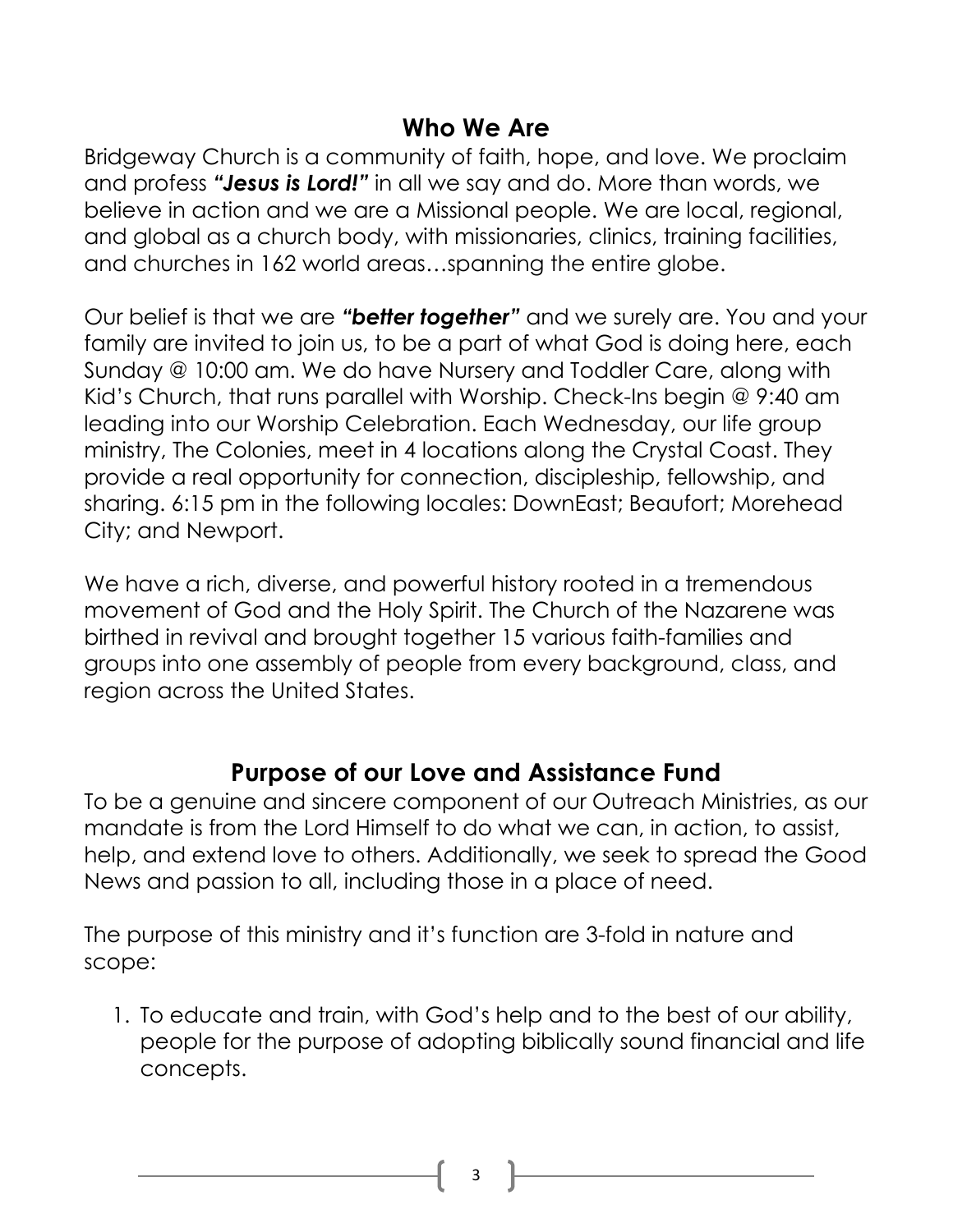- 2. To provide pastoral and special counseling, on a case-by-case basis, as financial issues and troubles impact people and families. It is very true that financial health and spiritual health are often deeply linked and related. We have had, and continue to offer, counseling to those who are in need in a confidential and Christ-like setting.
- 3. To assist, as needed and approved, basic physical needs within the church body (members and attendees) and the community at large, as we have available resources to do so. The two critical words in this are: availability and accountability, and are discussed in more detail below:

#### *Availability*

The finances and monies of the church are for the "building up of God's Kingdom" and for the support of the ministries that work to fulfill our Mission and Vision. Our first and foremost priority is to honor the commitments that we have made, and to be a good steward of what God gives to us in order that we can continue in His life-giving work.

The church is primarily a spiritual people, a living body, brought together to encourage, edify, exhort, proclaim, and live "Jesus Christ is Lord!"

Within our ministry, we also believe the church cannot turn a blind-eye and a deaf-ear to the needs of people who are facing basic and real life challenges; who may need temporary assistance and relief. Our love and concern for others is anchored in the love of the Father, Son, and Holy Spirit, Who loves each and every member of His creation.

At the same time, church finances and monies for the purpose of this compassion effort, and helping people, are based on availability and the generous hearts of many who give and who feel led to give to this cause. If we have limited or no funds, we are either unable to help or unable to help meet the full need.

Please understand: Our ability to assist is linked to availability, at that time.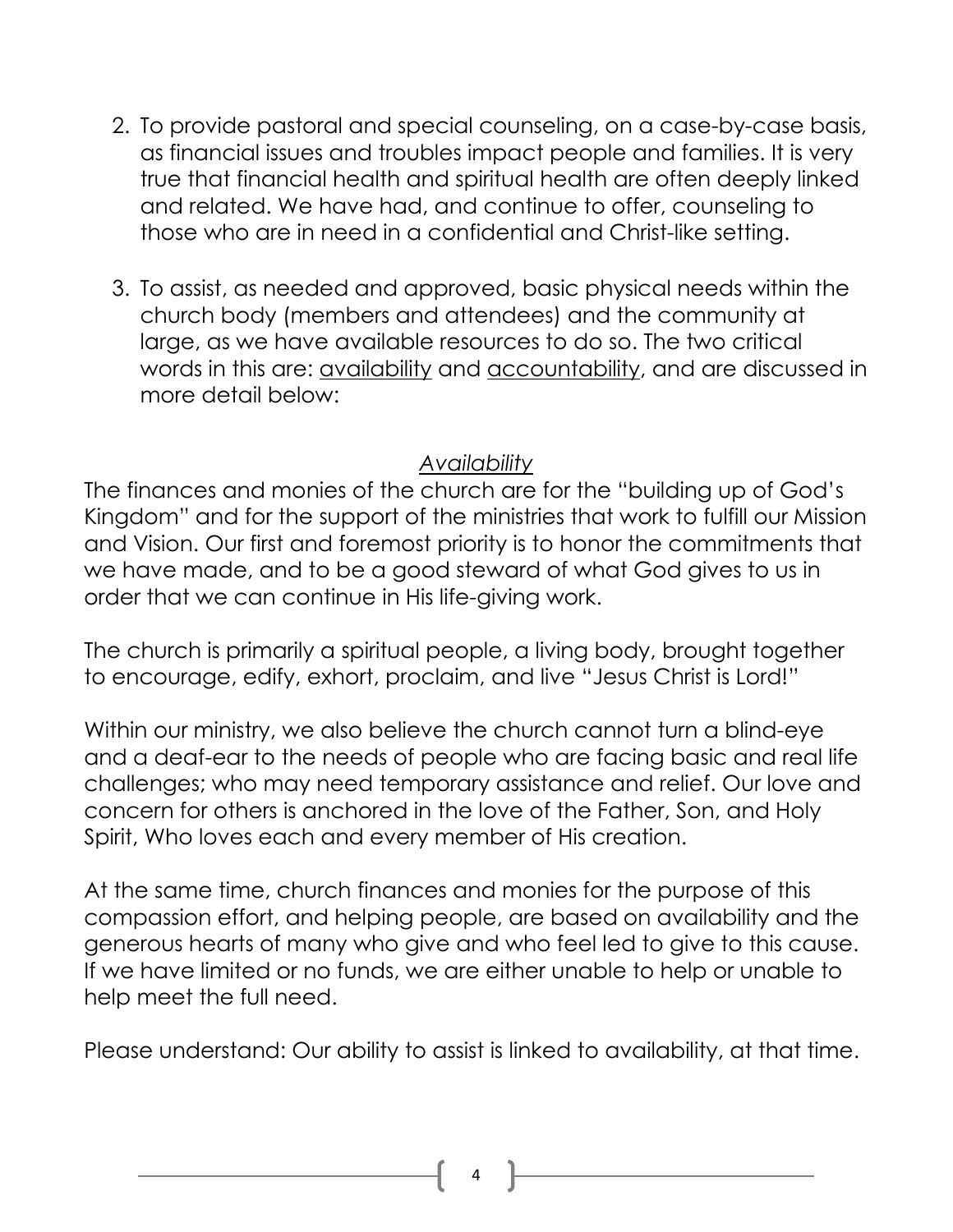#### *Accountability*

When God's monies and the church funds are used or spent in any manner, accountability has to be ensured.

Within this paradigm, we do acknowledge the requests for assistance and help can have a very short window of time to address/respond. Many are imminent in nature.

That does not impact accountability; it just means that we do have a Team organized to address, answer, and respond in a quick turnaround.

Any/All financial assistance given will be at the discretion of the Love and Compassionate Team, communicated through the Director, which is fully dependent on the available finances in the fund, at that particular time.

#### The Team consists of:

- The Lead Pastor (for directional, spiritual oversight, in accordance with Manual)
- **•** The Director of this Ministry
- Church Board Members or Members in good standing who are familiar and gifted in this realm of ministry (3 – 4 people).

### **What Help Will Look Like**

When a church member, attendee, or someone from the community at large approaches or contacts Bridgeway Church, or our Director, for a request of assistance or help, this is generally the process that will follow:

- 1. They will be welcomed, prayed for, and set at ease.
- 2. They will be informed (in short discussion) of our Policy which is communicated here.
- 3. They will be given a hard copy or told of the website link, where they can access this Policy directly.
- 4. They will be asked about details concerning the request and what has occurred.
- 5. They will be asked about current employment and income.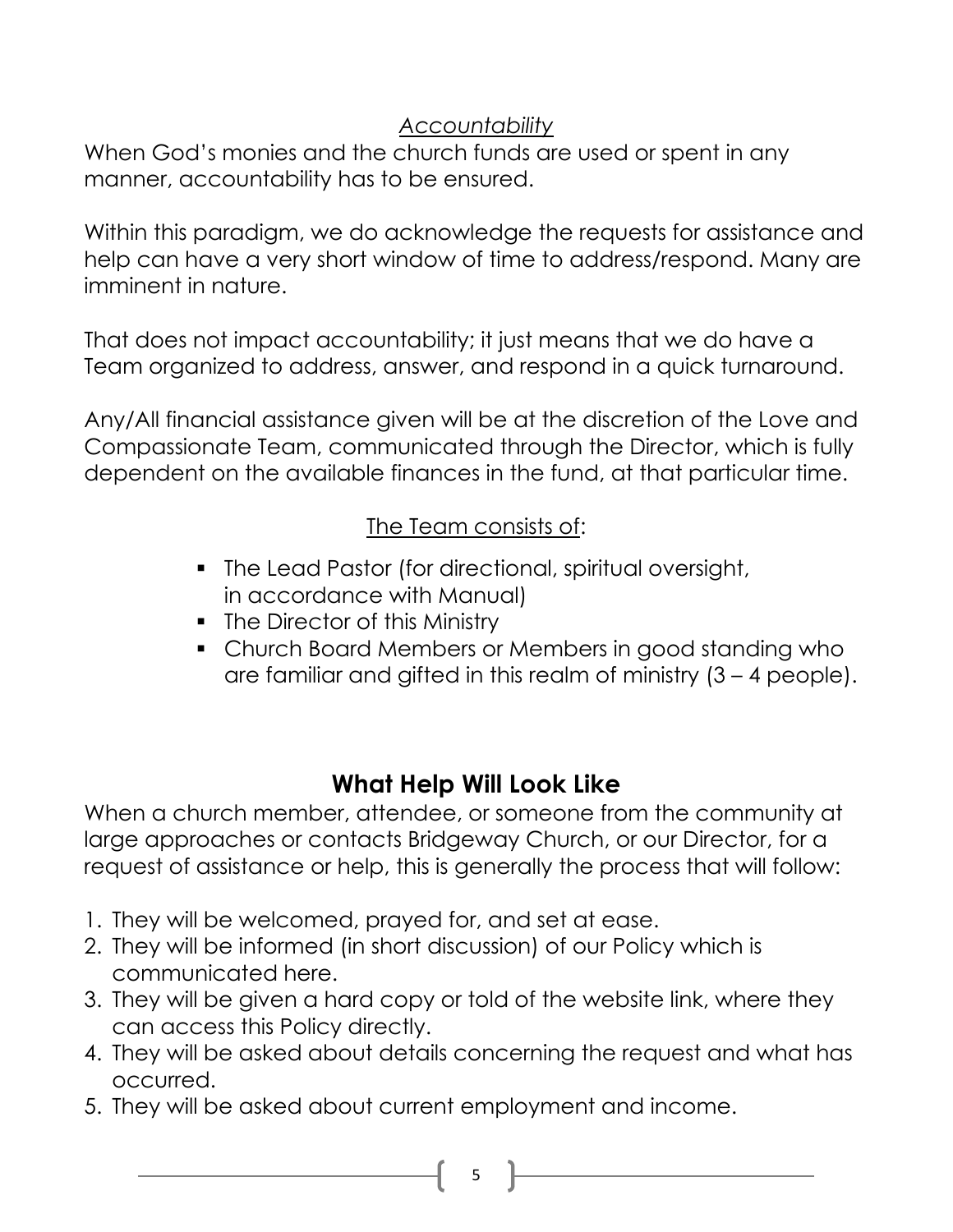- 6. They will be asked if they have sought other means of assistance through church, civic, and government organizations. [Note: Bridgeway Church reserves the right to contact others to verify if any assistance was denied or granted, prior to a decision].
- 7. We will present them with an Application for Assistance, or they will be told how to access/print one online. They will be told that this is needed in order to move the process along, for consideration.
- 8. We will make clear that it is not our Policy to give cash or write a check to any person. Rather, assistance will be direct to loan organizations, rental companies, landlords, utility outfits, insurance organizations, etc.
- 9. While emergencies do arise and happen from time to time, we do ask for **48 hours** to conduct our protocols, render a decision, communicate the response, and have funds available (if/when approved). Our team does its best to expedite, but no guarantees can/will be made.

### **Policy Guidelines**

#### (Short List)

- No cash or check will be written directly to any individual/person.
- Each person may apply and receive assistance no more than twice per calendar year.
- No assistance more than **\$500.00 per calendar year**, per household, will be given out.
- Bridgeway Church does not loan money, and no loans are considered. We assist and give with no exception of being paid back. As the Lord leads and as things turn around, we do encourage you to give back. It is amazing how the Lord can lead those needing help to help others in His time. We wouldn't want anyone to miss out on this blessing.
- The Application must be completed and retained, for accountability purposes.
- 48 Hour turnaround is our standard goal.
- In situations of food or other life item needs: We will always try and give people, and families, something to eat. We will also provide those requesting information on the wide array of community feeding programs and their respective schedules.
- Each person/family who is not affiliated with our church will be given information on our church and will be invited.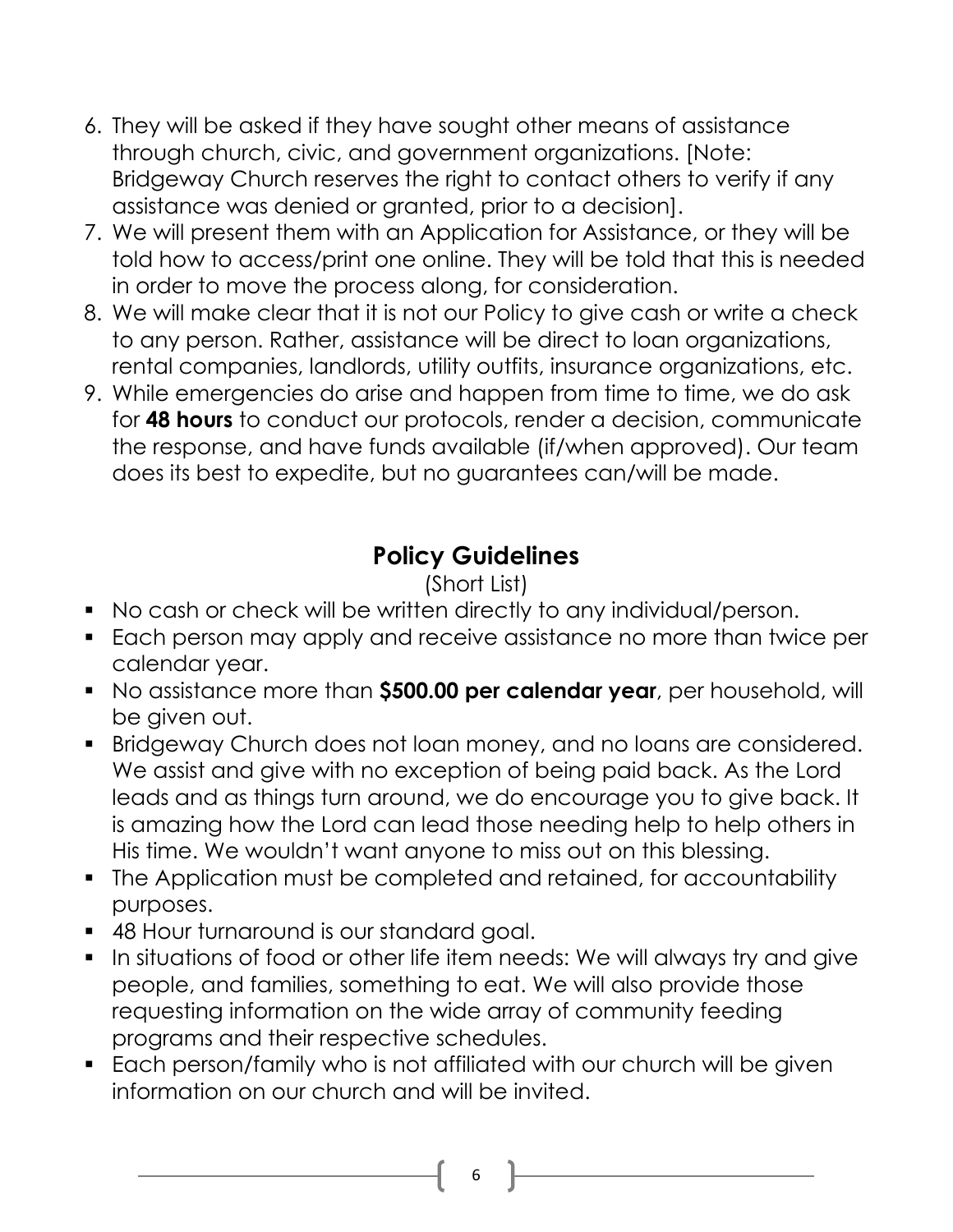- We truly hope that each person needing assistance will prayerfully and seriously consider registering for our Budgeting 101 Class. We offer this as needs arise and have custom-tailored it to meet practical needs while offering biblically sound financial concepts.
- **•** In cases of deeply spiritual matters, we do hope those requesting any assistance/help will also consider counseling, which is offered through our church and pastoral staff.

Please note: You may read this policy online, but pages #8 and #9 must be printed off, filled out, completed, and submitted. Thank you for your understanding and help.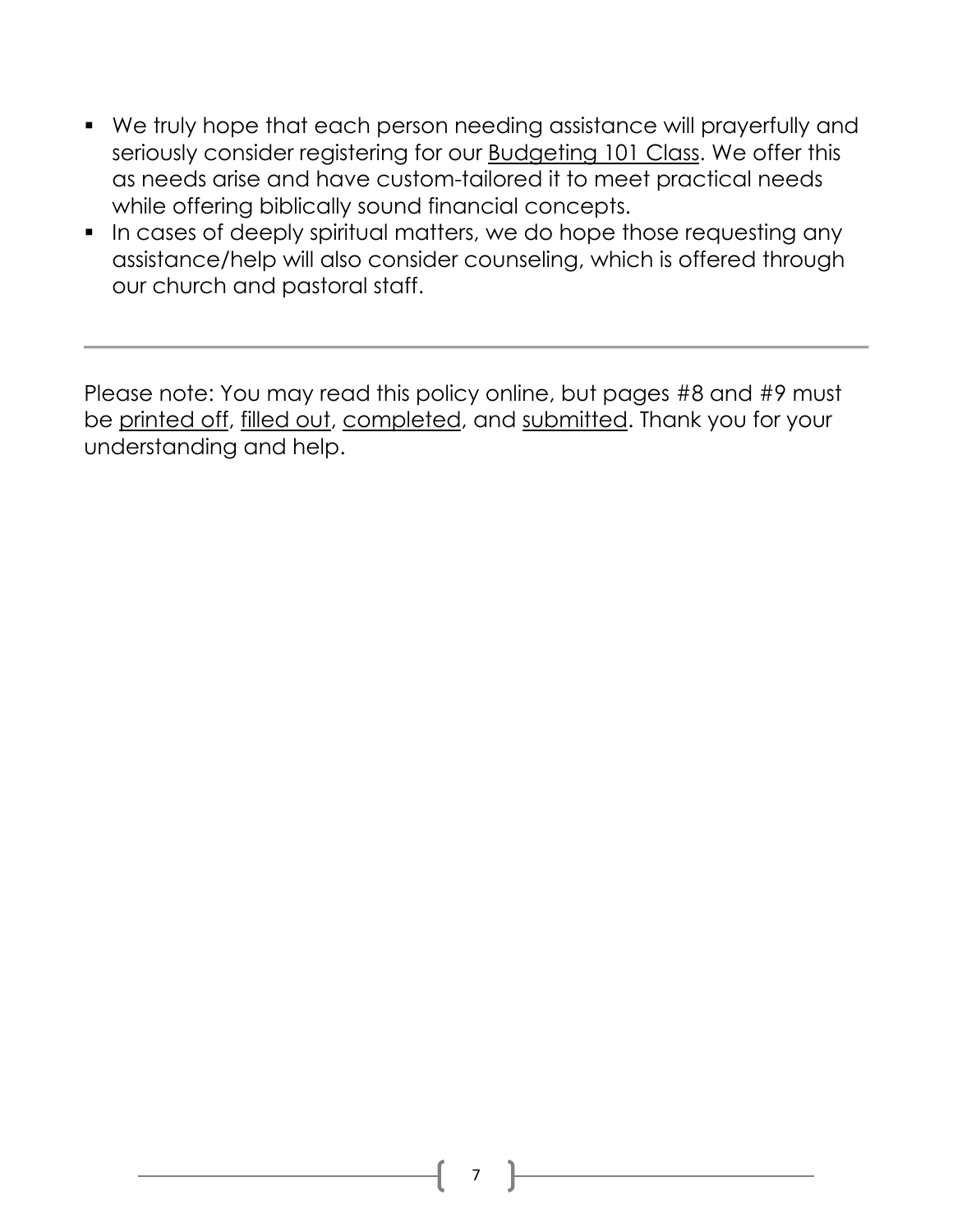## Application for Assistance/Financial/Help

| This form will not be duplicated or shared. It will not be viewable to anyone who is not<br>on the Team or Staff, who is not involved in the decision-making process. Your privacy<br>will be protected. |
|----------------------------------------------------------------------------------------------------------------------------------------------------------------------------------------------------------|
| Name:                                                                                                                                                                                                    |
| ,我们也不能在这里的人,我们也不能在这里的人,我们也不能在这里的人,我们也不能在这里的人,我们也不能在这里的人,我们也不能在这里的人,我们也不能在这里的人,我们也                                                                                                                        |
|                                                                                                                                                                                                          |
|                                                                                                                                                                                                          |
| Relationship to Bridgeway Church, if any:                                                                                                                                                                |
|                                                                                                                                                                                                          |
| Family Status:<br>$Yes$ $No$<br>Married<br>_Yes _Mo (if Yes, how many: _)<br>Children at home<br>Please describe in a sentence or two: How were you referred to our ministry?                            |
| Our limit in assistance is \$500.00/calendar year. Please tell us how much you are<br>requesting/seeking and what the need is for. Please be specific.                                                   |
| Amount of your request: \$                                                                                                                                                                               |
| Reason:                                                                                                                                                                                                  |
|                                                                                                                                                                                                          |
|                                                                                                                                                                                                          |
|                                                                                                                                                                                                          |
|                                                                                                                                                                                                          |